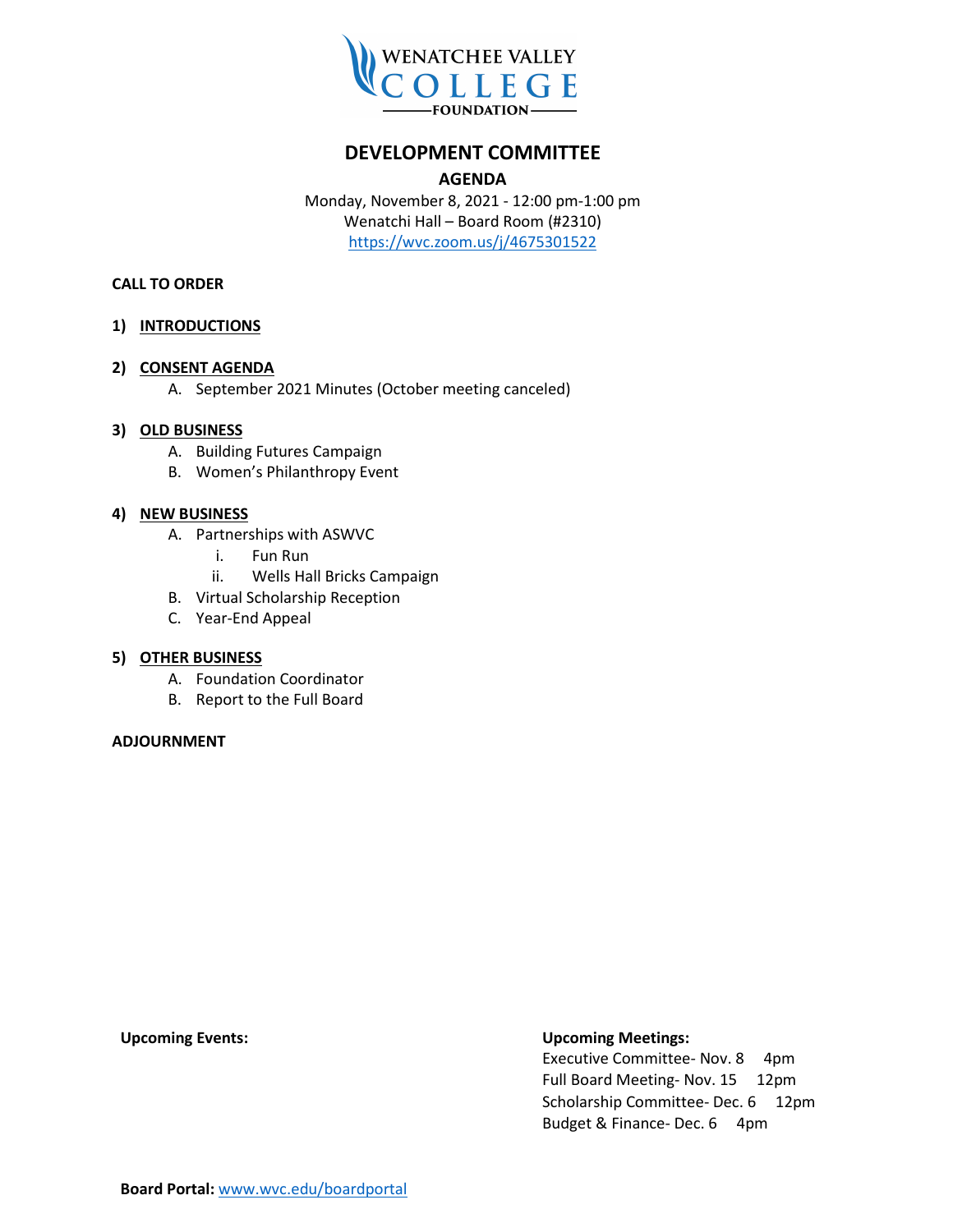

## **DEVELOPMENT COMMITTEE**

**Minutes**

Monday, September 13, 2021

#### **Call to order at 12:10pm.**

MEMBERS PRESENT: April Clayton, Jorden Jessup, Bryce Mackay

MEMBERS ABSENT: Marile Kunkel

STAFF PRESENT: Rachel Evey, Mireya Sanchez

#### **1) CONSENT AGENDA**

A. June 2021 minutes approved without dissent.

#### **2) OLD BUSINESS**

A. Awards Recognition for Sara Lippert & Tamara Dezellem: Jennifer Korfiatis Marketing completed press release and ads, as well as coordinating NCW Life interview of Board President and Executive Director. Discussion regarding new position on foundation staff, future communications coordinator will be responsible for press releases. Position is posted publicly, interviews in October for November start date.

#### **3) NEW BUSINESS**

- A. Development Strategies
	- i. Appeals: Normally 2 annual appeals: year-end (December) and spring. Jorden Jessup proposed including details on the Finish Line Scholarship in the upcoming appeal, committee agreed that would be productive.
	- ii. Events: Scholarship reception will be virtual again this year. A program with donor names and recipient names will be sent to participants, with cost covered by foundation. Videos of recipients will be gathered for virtual presentation. Gift cards will be sent to scholarship recipients in lieu of catering. Discussion regarding expanding the invitation pool to include foundation donors outside of scholarship donors.

Barbara Wilson Luncheon discussion to restructure this event and bring more attention to donation possibilities. Discussion of changing to an afternoon cocktail hour, changing the event name and renaming the Women's Philanthropy Award to Barbara Wilson Philanthropy Award to continue honoring her spirit of service. Rachel Evey suggested committee decide on the depth and planning dedicated to this event at meetings and possibly moving detailed planning to separate meetings. Suggestion to ask regular donors/volunteers to help with planning, such as Sara Lippert, Nancy Barrett, Bonnie Dyko, and Tammie Parkinson. Recommended to invite WVC VPs, employees and Wenatchee Chamber members.

Virtual fun run: Add in-person component, if possible. Discussion to make some changes such as color run, kids component, timing walkers and runners. Discussion to recruit alumni to planning committee.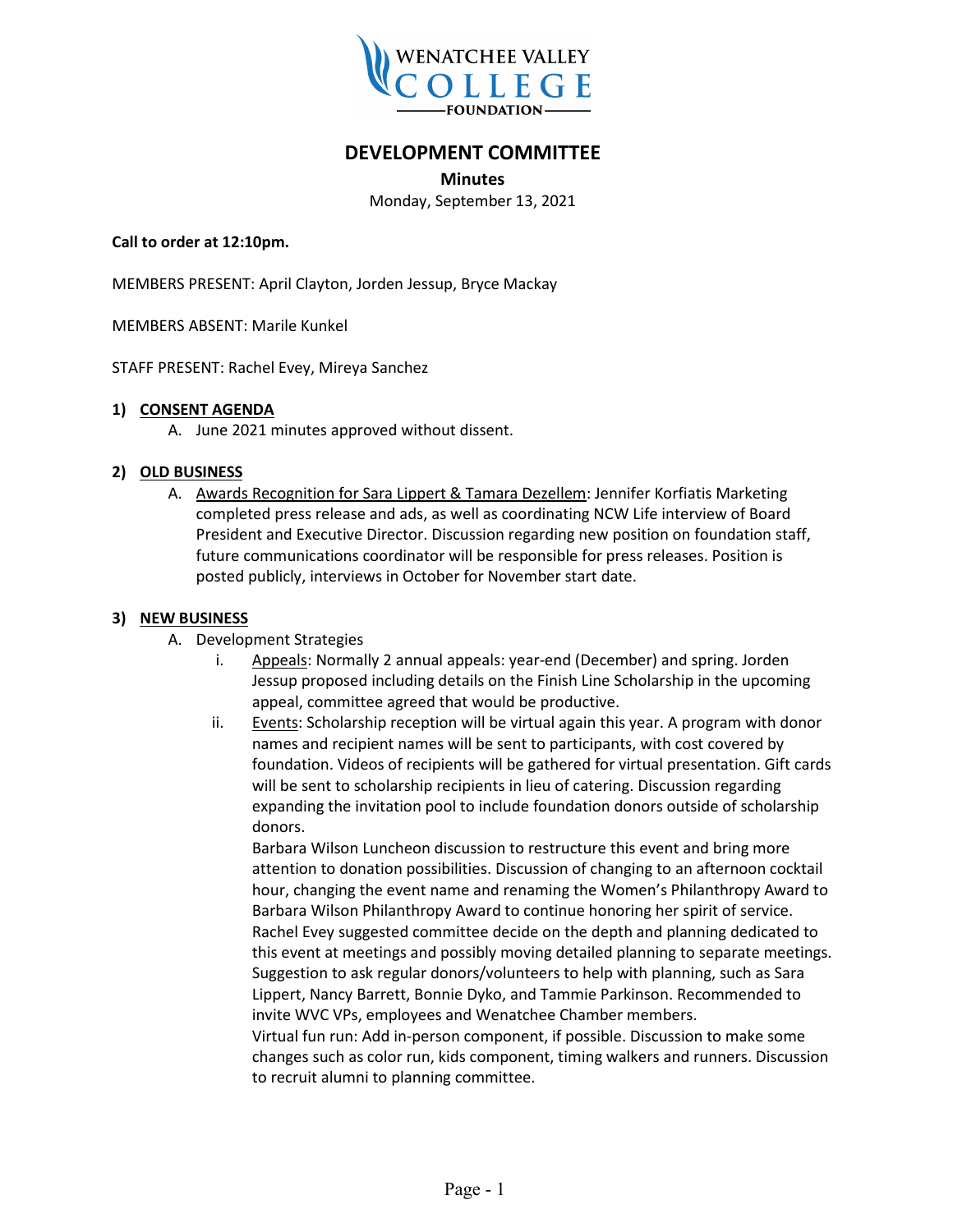- iii. "Affinity" Groups: Discussion of possibly hosting themed dinners (e.g. nursing, agriculture, etc.) with small donor groups as fundraisers. Aim for Spring/Summer 2022.
- B. Board Retreat: September 20: Review of agenda/plans for day and tour.

## **4) OTHER BUSINESS**

A. Report to the Full Board

### **Adjournment at 1:04pm.**

Minutes prepared by Mireya Sanchez/Rachel Evey.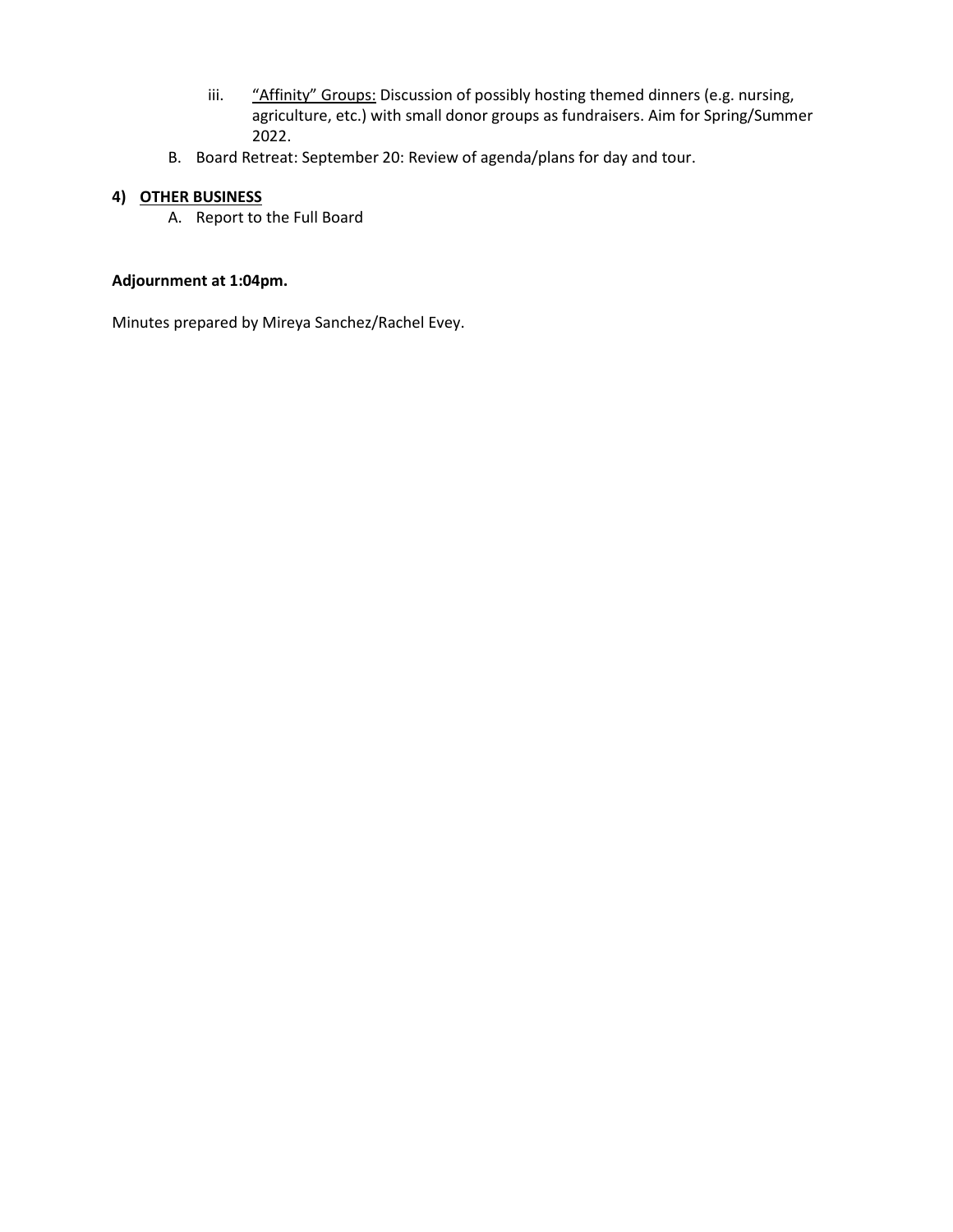



REPORT DATE: November 3, 2021 To: Development Committee

| Total Giving* To Date:    | 2,452,474.64 |
|---------------------------|--------------|
| Goal:                     | 5,000,000.00 |
| Percent to Goal (Giving): | 49%          |

\*Includes pledges and payments.

## Leadership Gifts

- WVC Board of Trustees: 3 of 5 pledges received
- WVC Executive Cabinet: 8 of 8 pledges received
- WVC Foundation Board of Directors: 7 of 20 pledges received

## Lead Gift Prospects

- Donors with gift capacity of \$100,000+
- 74 prospects remaining
- Next steps: schedule one-on-one meetings
	- o 28 prospects will meet with President Richardson & Rachel Evey
	- o 46 prospects will meet with a foundation board member & Rachel Evey
- Goal: meet with all prospects by end of March 2022

## Major Gift Prospects

- Donor with gift capacity of \$10,000-\$100,000
- 231 prospects remaining
- Next steps: schedule small group gatherings
- Goal: meet with all prospects by September 2022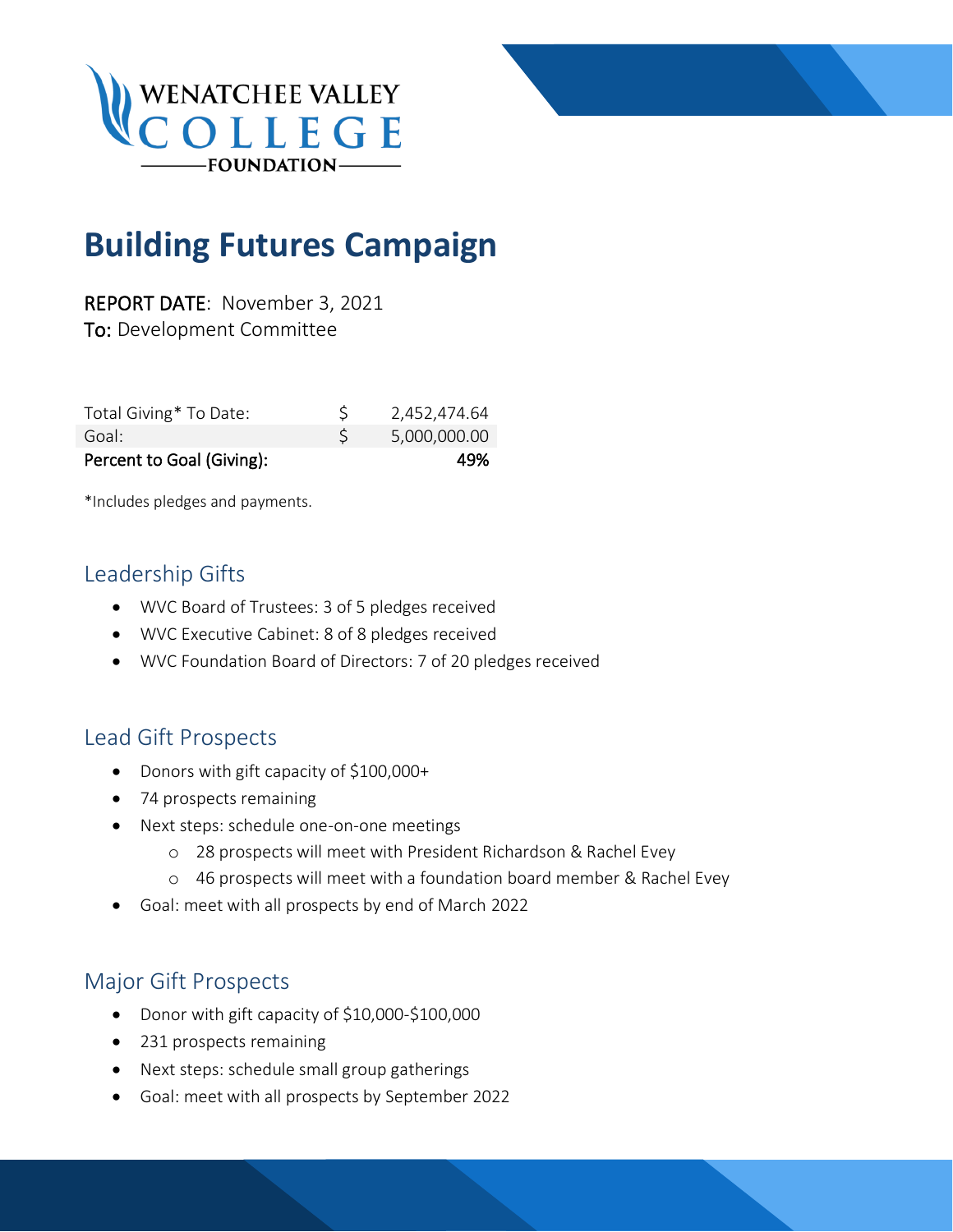

## **Women's Philanthropy Event**

REPORT DATE: November 3, 2021 To: Development Committee

## Background

Beginning in 2013, the WVC Foundation held an annual women's philanthropy event called the Barbara Wilson Women's Luncheon. The events were a stewardship effort and way to recognize female philanthropists in the region through the presentation of the Women's Philanthropy Award.

Due to recent factors (e.g. emerging from COVID restrictions, establishment of foundation strategic goals, diversify and expand the guest list, etc.), the development committee has decided to refresh and reformat the event. To honor the event's namesake, who passed in 2019, the Women's Philanthropy Award will be renamed the Barbara Wilson Award.

## Description

- Event Name: The Golden Hour
- Target Audience: Women
	- o Traditional list from the Barbara Wilson Women's Luncheon
	- o Members of Wenatchee Business and Professional Women
	- o 30 Under 35 recipients
	- o Foundation award recipients (e.g. distinguished alumni, outstanding friend, etc.)
	- o Recommendations from board of directors
- Date: TBD
	- o Traditionally, this event was held during spring break (this year March 24 April 1, 2022) to make parking on campus easier.
- Time: Evening
- Location: Maguire Conference Center, Mish ee twie, Wenatchee Valley College

## Goals

- 1. Broaden the audience of the event to diversify the foundation's supporters
- 2. Re-engage donors & cultivate potential donors
- 3. Raise funds for a mentoring program for first-generation students at WVC
	- a. A partnership is currently being explored with WVC TRIO, the Chamber of Commerce, and the North Central Educational Service District.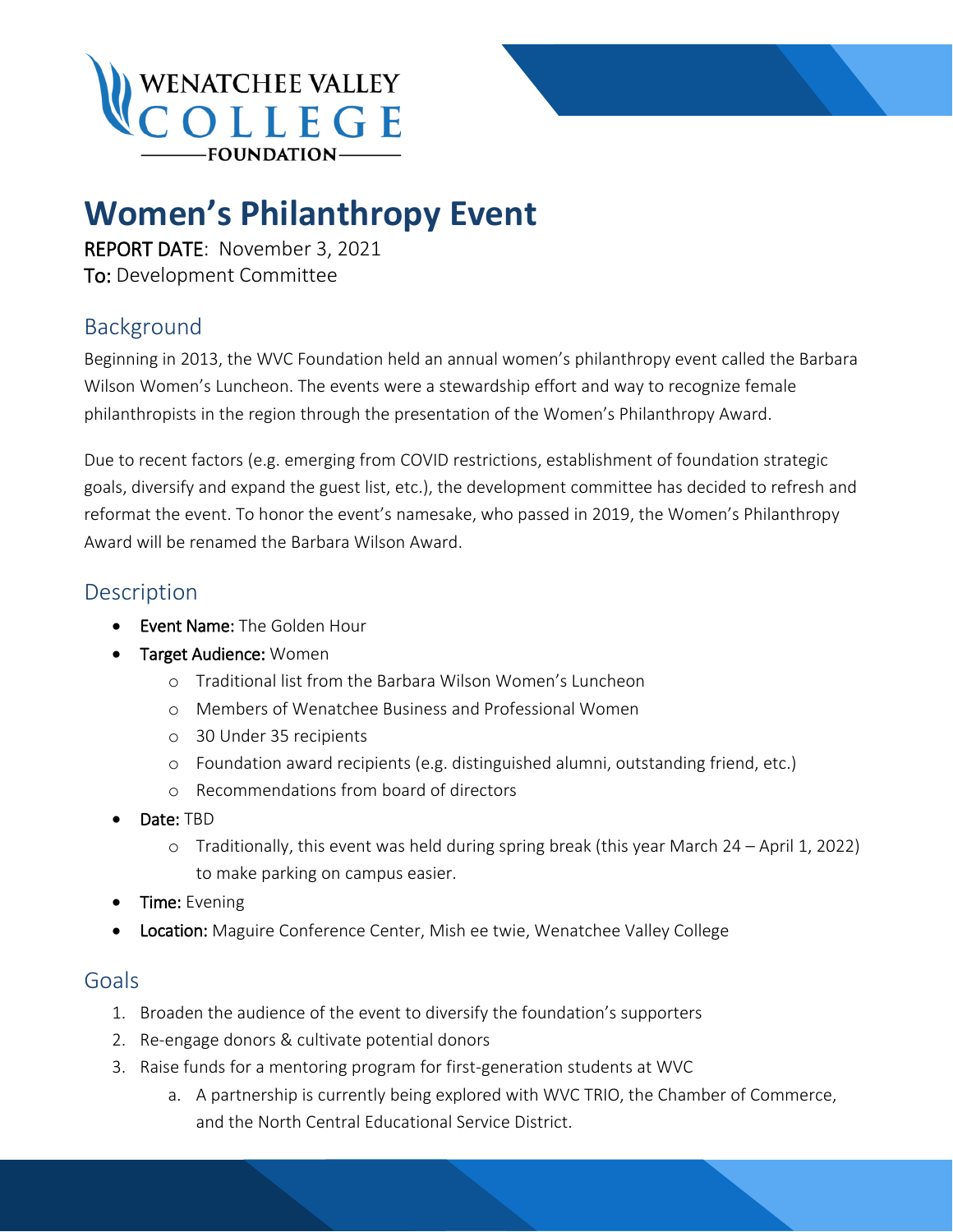## Discussion Topics

- 1. Date for the event
- 2. Target headcount
- 3. Theme for event
- 4. Budget items
	- a. Venue
	- b. Catering (e.g. food, beverage, alcohol)
		- i. Note: From Scratch By Us has first right of refusal if hosted on campus since they are WVC's contracted food vendor.
	- c. Decorations
- 5. Ticketed or free?
- 6. Table captains?
	- a. Board members that would be assigned to tables to socialize with guests.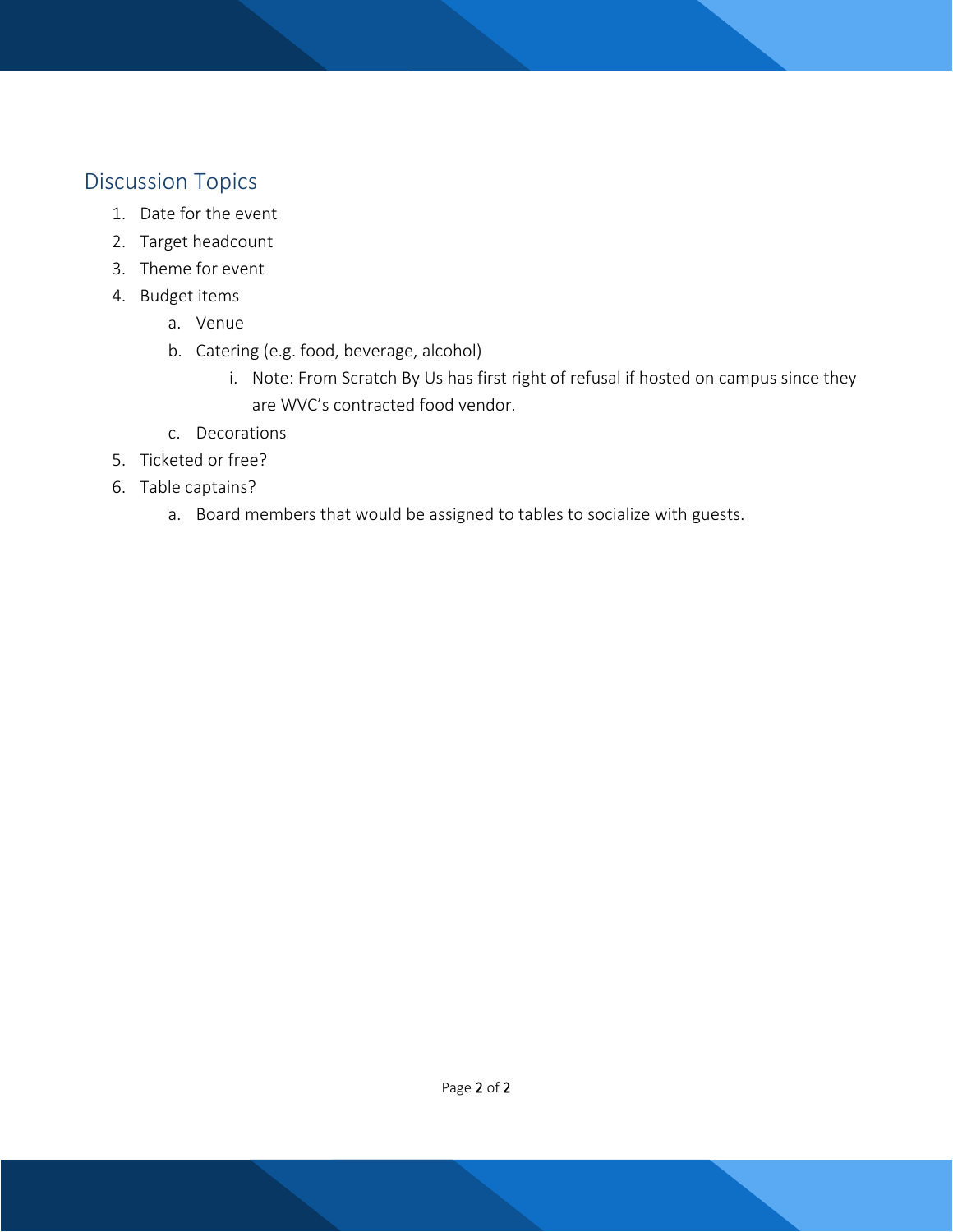



# 2021 VIRTUAL SCHOLARSHIP RECEPTION

A celebration of student success and the generosity of donors!

Watch the video program at wvc.edu/ScholarshipReception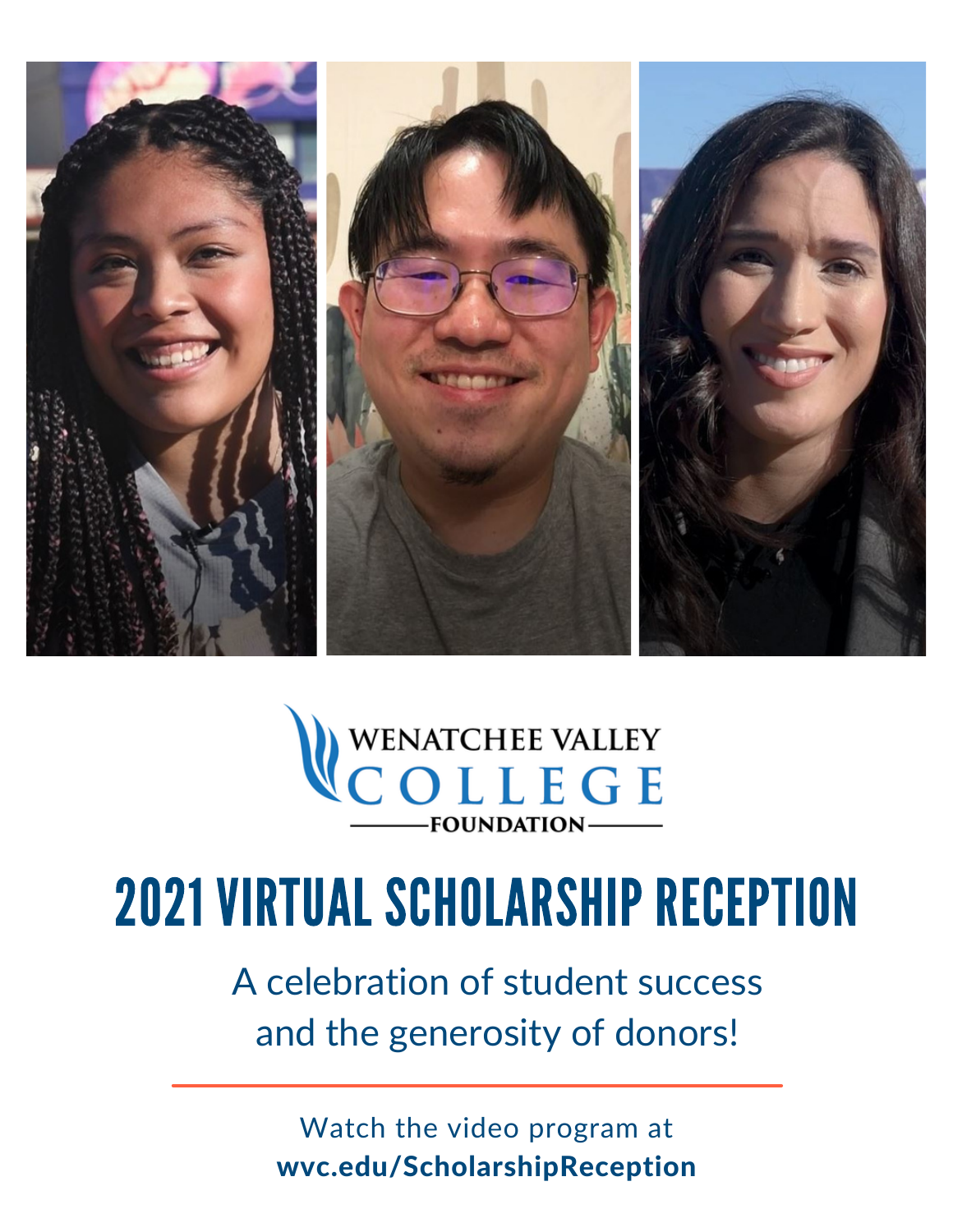



REPORT DATE: November 3, 2021 To: Development Committee

Due to the foundation's vacant communications position, we have contracted with Nancy Barrett (former communications coordinator) to design components for the year-end appeal.

## Background

The year-end appeal is the foundation's largest appeal in number of donors and dollars raised. For tracking purposes, the results below reflect gifts made in direct response to the appeal.

|                    | <b>Amount Raised</b> | <b>Number of Donors</b> |
|--------------------|----------------------|-------------------------|
| Unrestricted Gifts | \$26,050             | 27 donors               |
| Designated Gifts   | \$42,025             | 54 donors               |
| 2020 TOTAL         | \$68,075             | 81 donors               |
| 2019 TOTAL         | \$13,835             | 31 donors               |

In 2020, the appeal mail pieces were sent to roughly 1,200 constituents. In 2019, the appeal mail pieces were sent to roughly 1,600 constituents.

## Give NCW

The foundation is participating in this year's Give NCW, a regional online giving campaign organized by the Community Foundation of NCW. The campaign runs from Thanksgiving Day (November 25) through December 31. Participants must have a specific project or funding request for Give NCW. The foundation will be raising funds for the Finish Line Scholarship (designated for students in the last quarter of their degree).

Credit card fees are covered by CFNCW and there will be matching funds available to participating organizations. CFNCW will also be doing significant marketing for Give NCW.